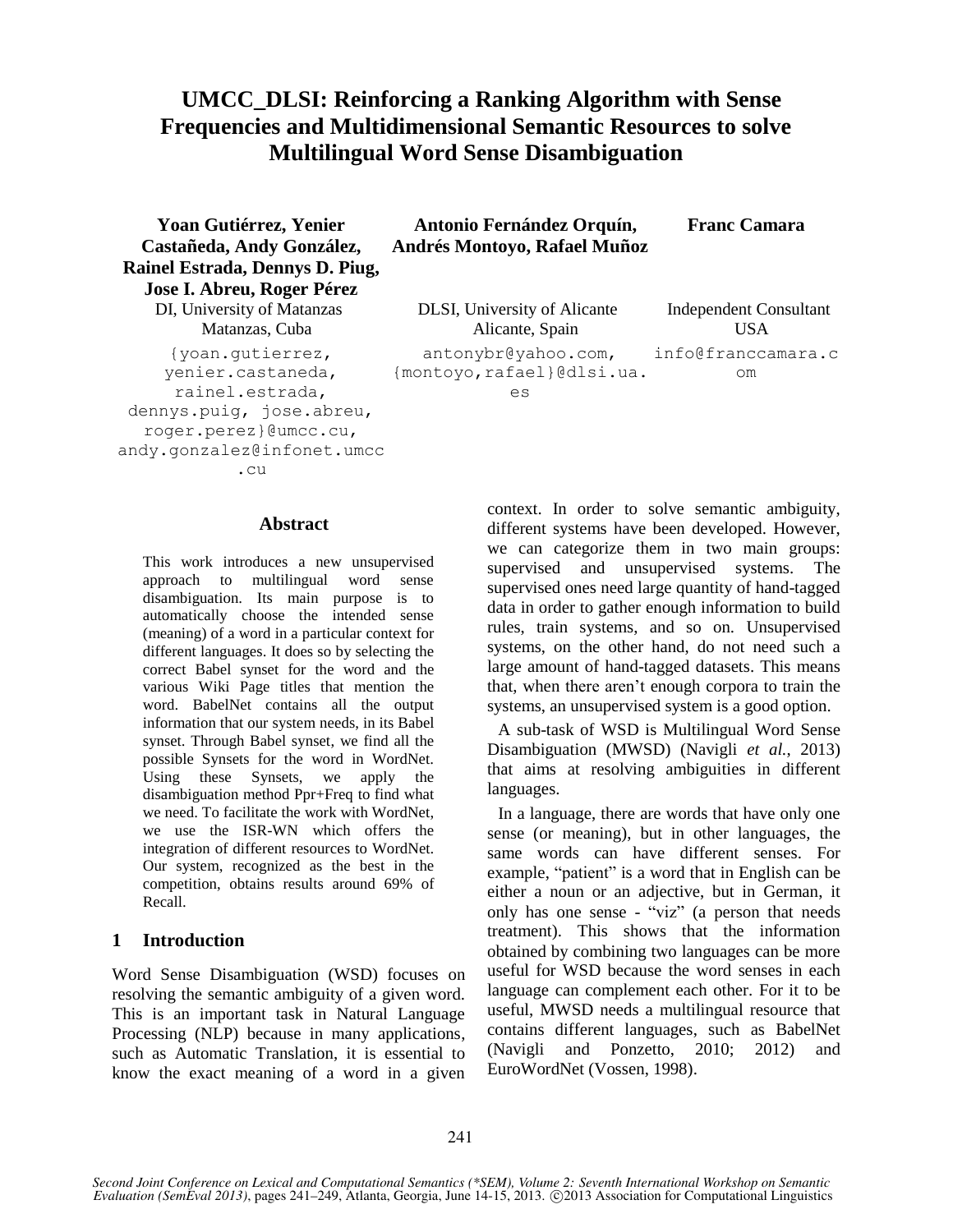As the preferred disambiguation method, we decided to use the Ppr+Freq (Personalized Page Rank combined with Frequencies of senses) (Gutiérrez, 2012) method because, among unsupervised systems, graph-based methods have obtained more promising results.

It is worth mentioning the relevant approaches used by the scientific community to achieve promising results. One approach used is structural interconnections, such as Structural Semantic Interconnections (SSI), which create structural specifications of the possible senses for each word in a context (Navigli and Velardi, 2005). The other approaches used are "Exploring the integration of WordNet" (Miller *et al.*, 1990), FrameNet (Laparra *et al.*, 2010) and those using Page-Rank such as (Sinha and Mihalcea, 2007) and (Agirre and Soroa, 2009).

The aforementioned types of graph based approaches have achieved relevant results in both the SensEval-2 and SensEval-3 competitions (see Table 1).

| <b>Algorithm</b>             | <b>Recall</b> |
|------------------------------|---------------|
| TexRank (Mihalcea, 2005)     | 54.2%         |
| (Sinha and Mihalcea, 2007)   | 56.4%         |
| (Tsatsaronis et al., 2007)   | 49.2%         |
| Ppr (Agirre and Soroa, 2009) | 58.6%         |

Table 1. Relevant WSD approaches. Recall measure is calculated recalls using SensEval-2 (English All Word task) guidelines over.

Experiments using SensEval-2 and SensEval-3 corpora suggest that Ppr+Freq (Gutiérrez, 2012) can lead to better results by obtaining over 64% of Recall. Therefore we selected Ppr+Freq as the WSD method for our system.

The key proposal for this work is an unsupervised algorithm for MWSD, which uses an unsupervised method, Ppr+Freq, for semantic disambiguation with resources like BabelNet (as sense inventory only) (Navigli and Ponzetto, 2010) and ISR-WN (as knowledge base) (Gutiérrez *et al.*, 2011a; 2010a).

ISR-WN was selected as the default knowledge base because of previous NLP research, which included: (Fernández *et al.*, 2012; Gutiérrez *et al.*, 2010b; Gutiérrez *et al.*, 2012; 2011b; 2011c; 2011d), which achieved relevant results using ISR-WN as their knowledge base.

# **2 System architecture**

By using one of BabelNet (BN) features, our technique begins by looking for all the Babel synsets (Bs) linked to the lemma of each word in the sentence that we need to disambiguate. Through the Bs offsets, we can get its corresponding WordNet Synset (WNS), which would be retrieved from WordNet (WN) using the ISR-WN resource. As a result, for each lemma, we have a WordNet Synset List (WNSL) from which our Word Sense Disambiguation method obtains one WNS as the correct meaning.

Our WSD method consists of applying a modification of the Personalizing PageRank (Ppr) algorithm (Agirre and Soroa, 2009), which involves the senses frequency. More specifically, the key proposal is known as Ppr+Freq (see Section 2.3).

Given a set of WNSLs of WNSL, as words window, we applied the Synsets ranking method, Ppr+Freq, which ranks in a descending order, the Synsets of each lemma according to a calculated factor of relevance. The first Synset (WNS) of each WNSL (the most relevant) is established as the correct one and its associated Babel synset (Bs) is also tagged as correct. To determine the Wiki Page Titles (WK), we examine the WIKI (Wikipedia pages) and WIKIRED (Wikipedia pages redirections) in the correct Babel synset obtained.

Figure 1 shows a general description of our system that is made up of the following steps:

- I. Obtaining lemmas
- II. Obtaing WN Synset of selected lemmas
- III. Applying Ppr+Freq method
- IV. Assigning Synset, Babel synset and Wiki page title

Note that ISR-WN contains WN as its nucleus. This allows linking both resources, BabelNet and ISR-WN.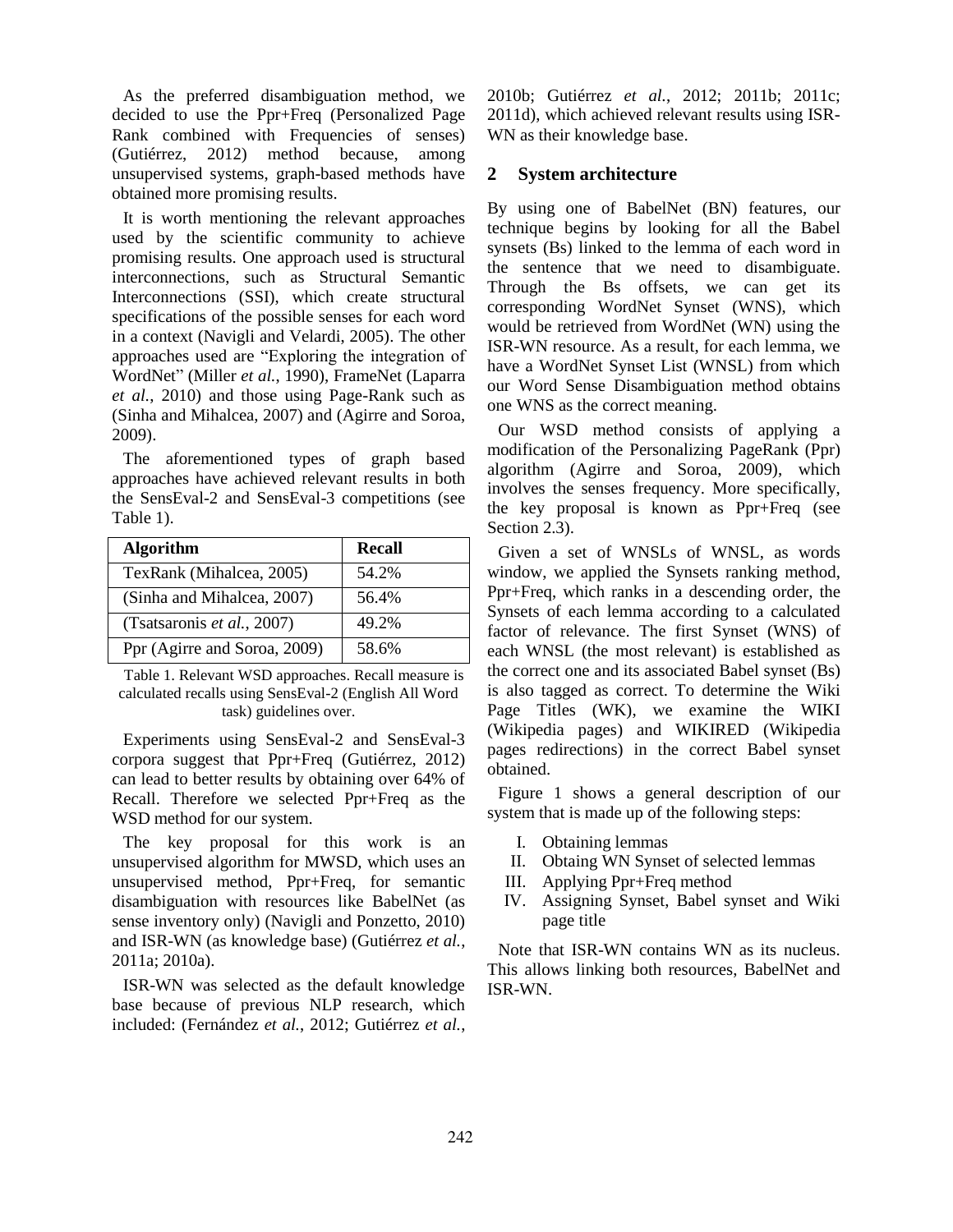

| <b>WN</b> key<br><b>BS</b> | struggle% $1:04:01::$ | drug_lord%1:18:00:: | $\text{colombia}\%1:15:00:$ | $\vert$ near_thing% 1:04:00:: |
|----------------------------|-----------------------|---------------------|-----------------------------|-------------------------------|
|                            | bn:00009079n          | bn:00028876n        | bn:00020697n                | bn:00057109n                  |
| WК                         |                       | Drug_Lord           | Colombia                    |                               |
|                            | struggle              | drug_lord           | Colombia                    | near_thing                    |

Figure 1. General process description taking as instance a sentence provided by the trial dataset.

# **2.1 Obtaining lemmas**

For each input sentence, we extract the labeled lemmas. As an example, for the sentence, "The struggle against the drug lords in Colombia will be a near thing," the selected lemmas are: "struggle," "drug\_lord," "Colombia", and "near\_thing."



Figure 2. Obtaining synset of lemmas.

# **2.2 Obtaing WN Synset of selected lemmas**

For each lemma obtained in the previous section, we look through BabelNet to recover the Bs that contains the lemma among its labels. When BSs are mapped to WN, we use the ISR-WN resource to find the corresponding Synset. Since a lemma can appear in a different Bs, it can be mapped with several WNS. Thus, we get a Synset list for each lemma in the sentence. In case the lemma does not have an associated Bs, its list would be empty. An example of this step is shown on Figure 2.

# **2.3 Applying Ppr+Freq method**

In the above case, Ppr+Freq modifies the "classic" Page Rank approach instead of assigning the same weight for each sense of WN in the disambiguation graph  $(G_n)$ .

The PageRank (Brin and Page, 1998) adaptation, Ppr , which was popularized by (Agirre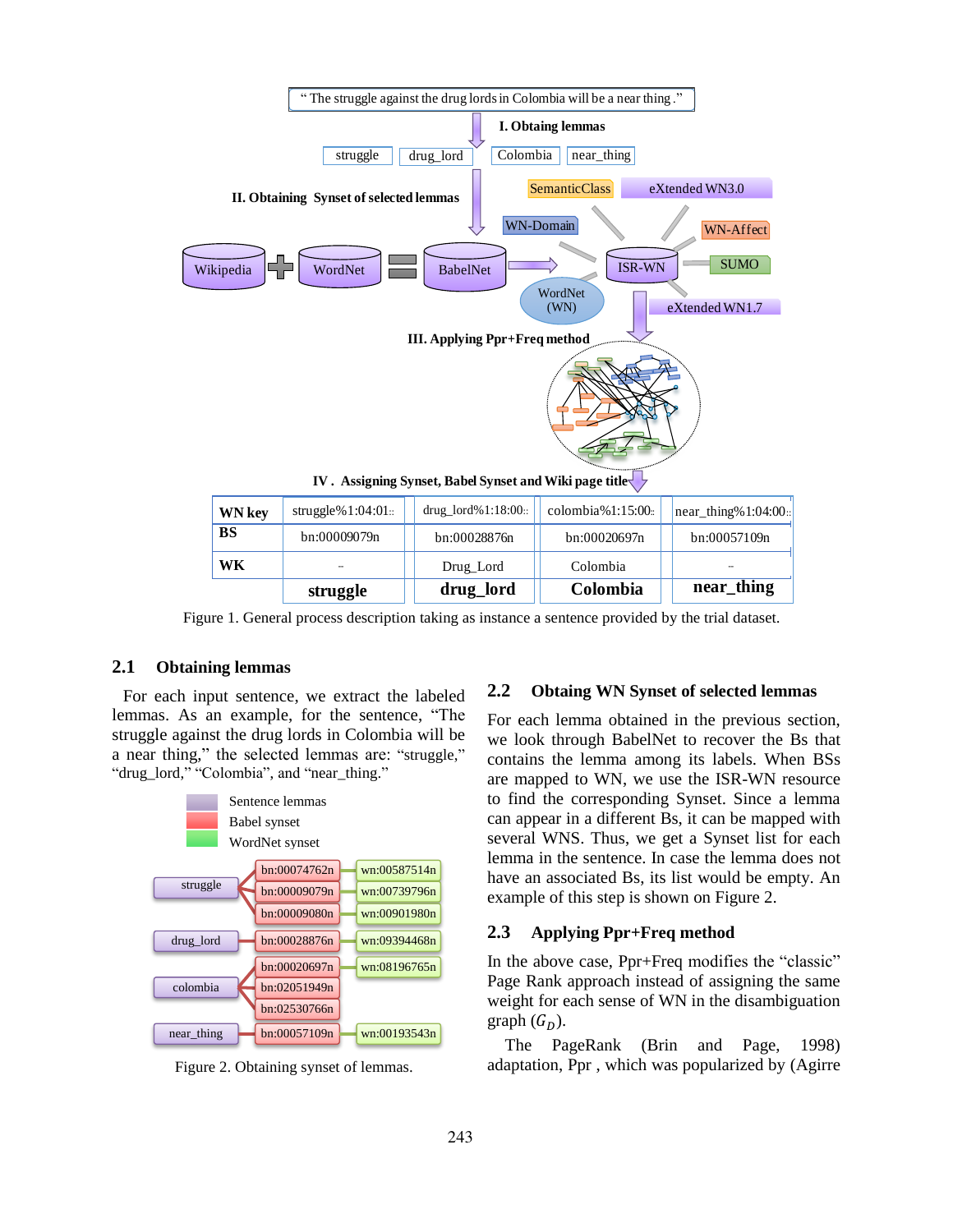and Soroa, 2009) in Word Sense Disambiguation thematic, and which has obtained relevant results, was an inspiration to us in our work. The main idea behind this algorithm is that, for each edge between  $v_i$  and  $v_j$  in graph G, a vote is made from  $v_i$  to  $v_j$ . As a result, the relevance of  $v_j$  is increased.

On top of that, the vote strength from  $i$  to  $j$ depends on  $v_i$ 's relevance. The philosophy behind it is that, the more important the vertex is, the more strength the voter would have. Thus, PageRank is generated by applying a random walkthrough from the internal interconnection of  $G$ , where the final relevance of  $v_i$  represents the random walkthrough probability over G, and ending on  $v_i$ .

Ppr+Freq includes the existent semantic and frequency patterns of each sense of the word to disambiguate while finding a way to connect each one of these words in a knowledge base.

The new graph-based approach of WSD generates a graph of disambiguated words for each input sentence. For that reason, it is necessary to classify the word senses according to the other words that compose the context. The general method is shown in Figure 3. This method is divided into three steps:

- I. Creation of a disambiguation graph
- II. Application of Ppr+Freq in the generated graph
- III. Selection of the correct answer

**Creation of a disambiguation graph**: In the first step, a disambiguation graph is built by means of a Breath First Search (BFS) over the "super" graph composed by all the resources integrated into ISR-WN. The components involved in this process are: WordNet, SUMO (Zouaq *et al.*, 2009) WordNet Domains (Magnini and Cavaglia, 2000) WordNet Affects (Strapparava and Valitutti, 2004) Semantic Classes (Izquierdo *et al.*, 2007) and eXtended WordNet (XWN) relations (Moldovan and Rus, 2001). This search aims to recover all senses (nodes), domain labels (from WordNet Domain and WordNet Affects), SUMO categories, and Semantic Classes labels through the shortest path between every pair of senses in the WNSL set associated with the input sentence. Using ISR-WN as the KB, through experimentation, we obtained the shortest paths with a length of five edges. For a better understanding of this process, see (Gutiérrez, 2012).

**Application of Ppr+Freq in the generated graph:** In the second step, we use the weighted Personalized PageRank. Here, all the vertices from vector v in  $G_D$  are initialized with the value  $\frac{1}{N}$ ; where  $N$  is the number of nodes in  $G_D$ . On the other hand, the vertices that represent word senses in the analyzed sentence are not initialized with this value. Instead, they are initialized with values in the range [0…1], which are associated to their occurrence frequency in SemCor<sup>1</sup> (Corpus and sense frequencies knowledge). In the last step, after applying the Ppr+Freq algorithm over  $G<sub>D</sub>$ , we get a representative vector which contains ISR-WN nodes in  $G<sub>D</sub>$  sorted in a descending order by a ranking score computed by this algorithm. For a better description, see (Gutiérrez, 2012).

**Selection of the correct answer**: As the correct sense, we take the highest ranked sense of each target word involved in this vector. Note that domain labels, SUMO categories, semantic class labels, and affect labels are ranked too. They could be used in the future to determine relevant conceptualizations that would be useful for text classification and more.

In our system, we assume the following configuration: dumping factor  $c = 0.85$  and like in (Agirre and Soroa, 2009) we used 30 iterations. A detailed explanation about PageRank algorithm can be found in (Agirre and Soroa, 2009).

Table 2 shows an example that analyzes the Synset for each word in the sentence and also shows how the higher ranked Synsets of the target words are selected as the correct ones. For a detailed explanation of Ppr+Freq, see (Gutiérrez, 2012).

# **2.4 Assigning Synset, Babel synset and Wiki Pages**

In this step, English is handled differently from other languages because WordNet Synsets are available only for English. The following sections explain how we proceed in each case. Once the Synsets list is obtained for each lemma in section 2.3, selecting the correct answer for the lemma is all that's left to do.

 $\overline{a}$ 

<sup>1</sup> http://www.cse.unt.edu/~rada/downloads.html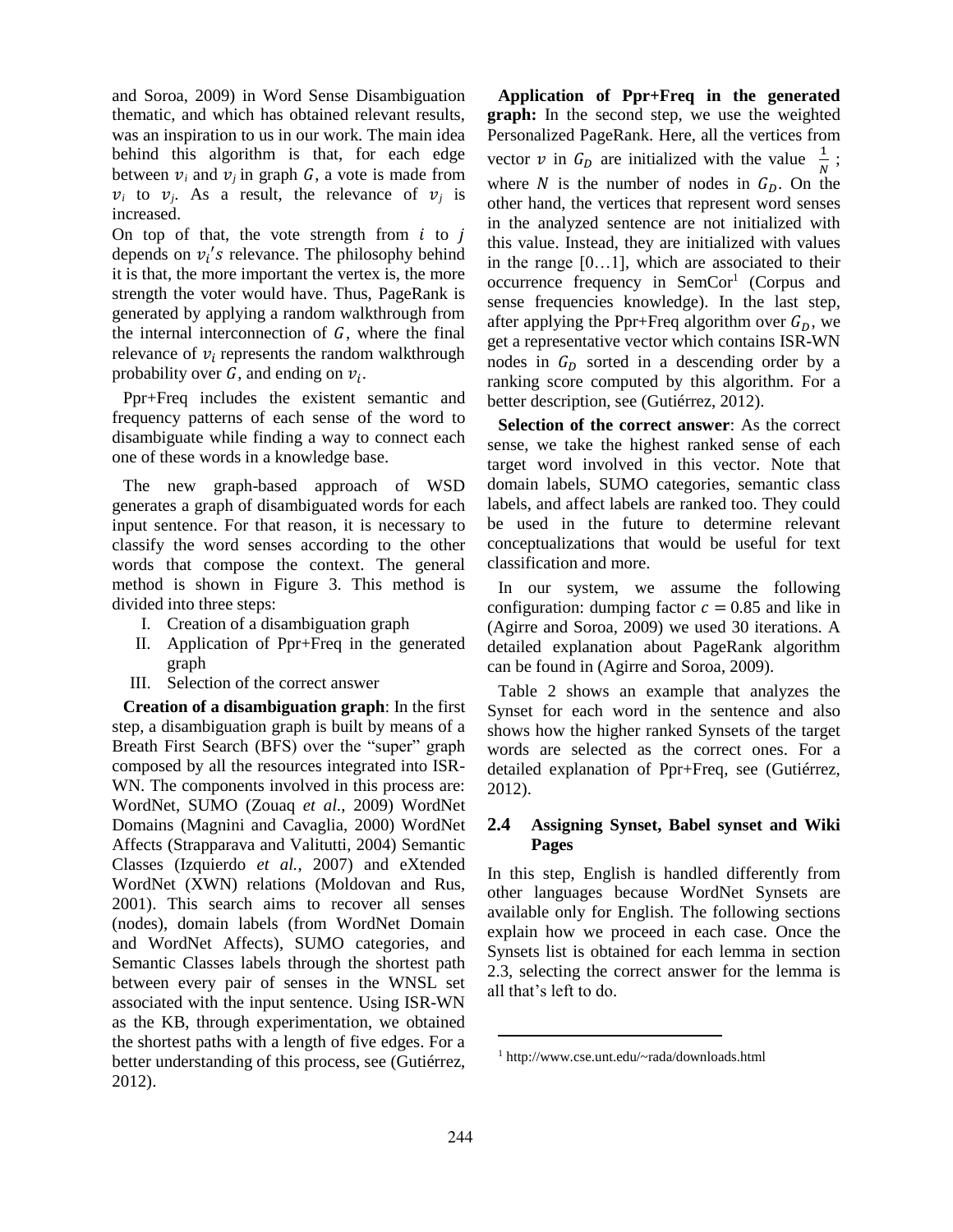

Figure 3. General process of WSD with Ppr+Freq.

# **2.4.1 English**

Given a lemma, we go through its Synset list from beginning to end looking for the first Synset that contains a key<sup>2</sup> for the lemma. If such Synset exists, it is designated as the Synset for the lemma. Otherwise, no Synset is assigned.

As already explained, each Synset in the list is connected to a Bs. Therefore, the lemma linked with the correct WNS selected in the previous step, is chosen as the correct lemma. In case no Synsets were designated as the correct ones, we take the first Bs in BN, which contains the lemma among its labels.

To determine the Wiki pages titles (WK) we examine the WIKIRED and WIKI labels in the correct Bs selected in the preceding step. This search is restricted only to labels corresponding to the analyzed language and discriminating upper and lower case letters. Table 2 shows some sample results of the WSD process.

| Lemma         | struggle           | drug_lord            |
|---------------|--------------------|----------------------|
| <b>WNS</b>    | 00739796n          | 09394468n            |
| <b>WN</b> key | struggle%1:04:01:: | drug_lord%1:18:00::  |
| <b>Bs</b>     | bn:00009079n       | bn:00028876n         |
| WK            |                    | Drug_Lord            |
|               | Lemma colombia     | near_thing           |
| <b>WNS</b>    | 08196765n          | 00193543n            |
| <b>WN</b> key | colombia%1:15:00:: | near_thing%1:04:00:: |
| <b>Bs</b>     | bn:00020697n       | bn:00057109n         |
| WK            | Colombia           |                      |

Table 2 : Example of English Language.

#### **2.4.2 Other languages**

For this scenario, we introduce a change in the first step discussed in the previous section. The reason is that the Synsets do not contain any keys in any other language than English. Thus, the correct Synset for the lemma is the first in the Synset list for the lemma obtained, as described, in section 2.3.

# **3 Results**

We tested three versions (runs) of the proposed approach and evaluated them through a trial dataset provided by Task12<sup>3</sup> of Semeval-2013 using babelnet-1.0.1. Table 3 shows the result for each run. Note that the table results were calculated with the traditional WSD recall measure, being this measure which has ranked WSD systems on mostly Semeval competitions. On the other hand, note that our precision and recall results are different because the coverage is not 100%. See Table 5.

|             | English    | French |      |                     |           |
|-------------|------------|--------|------|---------------------|-----------|
| <b>Runs</b> | <b>WNS</b> | Bs     | WK   | $\operatorname{Bs}$ | <b>WK</b> |
| Run1        | 0.70       | 0.71   | 0.77 | 0.59                | 0.85      |
| Run2        | 0.70       | 0.71   | 0.78 | 0.60                | 0.85      |
| Run3        | 0.69       | 0.70   | 0.77 |                     |           |

Table 3 : Results of runs with trial recall values.

As can be noticed on Table 3, results of different versions do not have big differences, but in general, Run2 achieves the best results; it's better

 $\overline{a}$ 

<sup>&</sup>lt;sup>2</sup>A sense\_key is the best way to represent a sense in semantic tagging or other systems that refer to WordNet senses. sense\_key's are independent of WordNet sense numbers and synset\_offset's, which vary between versions of the database.

<sup>3</sup> http://www.cs.york.ac.uk/semeval-2013/task12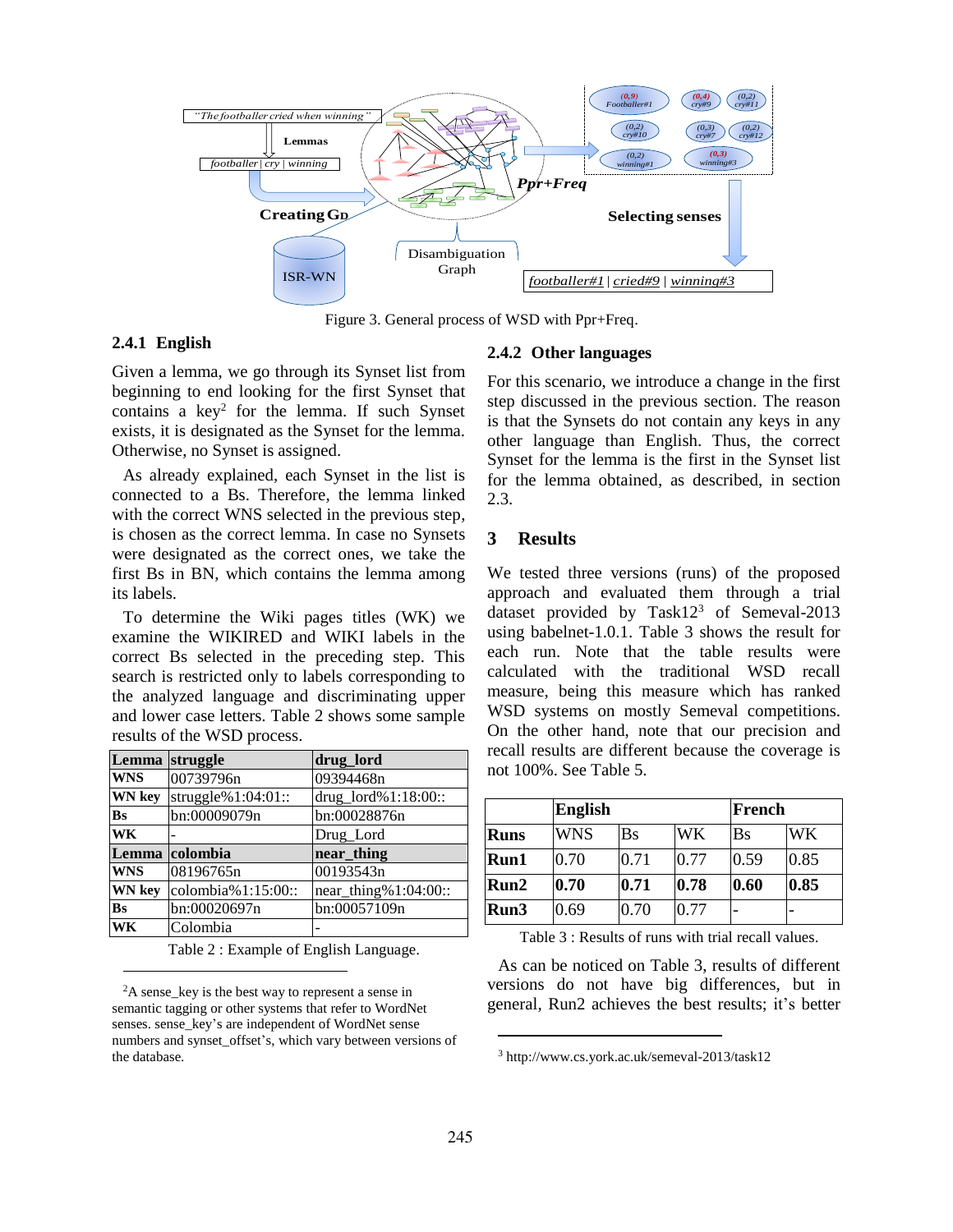than Run1 in the WK with a 78% in English and Bs with 60% in French. The best results are in the WK in French with a value of 85%.

Since we can choose to include different resources into ISR-WN, it is important to analyze how doing so would affect the results. Table 4 shows comparative results for Run 2 of a trial dataset with BabelNet version 1.1.1.

As can be observed in Table 4, the result does not have a significant change even though we used the ISR-WN with all resources.

A better analysis of Ppr+Freq in, as it relates to the influence of each resource involved in ISR-WN

(similar to Table 4 description) assessing SensEval-2 and SensEval-3 dataset, is shown in (Gutiérrez, 2012). There are different resource combinations showing that only XWN1.7 and all ISR-WN resources obtain the highest performance. Other analysis found in (Gutiérrez, 2012) evaluates the influence of adding the sense frequency for Ppr+Freq.

By excluding the Factotum Domain, we obtain the best result in Bs 54% for French (only 1% more than the version used in the competition). The other results are equal, with a 69% in WNS, 66% in Bs, 64% in WK for English, and 69% in WK for French.

|   |   |   |   |        |                                                                             |   |                  | <b>English</b> |  | French                 |      |           |
|---|---|---|---|--------|-----------------------------------------------------------------------------|---|------------------|----------------|--|------------------------|------|-----------|
|   |   |   |   |        | WN  Domains  Sumo  Affect  Factotum  SemanticClass  XWN3.0  XWN1.7  WNS  Bs |   |                  |                |  | <b>WK</b>              | Bs   | <b>WK</b> |
|   |   |   |   | Domain |                                                                             |   |                  |                |  |                        |      |           |
| X | X | X | X |        |                                                                             | X | $\boldsymbol{X}$ | 0.69           |  | $ 0.66 $ 0.64 $ 0.53 $ |      | 0.69      |
| X | X |   | X | X      |                                                                             | X | X                | 0.69           |  | 0.66  0.64             | 0.53 | 0.69      |
| X |   |   |   |        |                                                                             | X | $\boldsymbol{X}$ | 0.68           |  | $0.65$ 0.64 0.52       |      | 0.69      |
| X | X | Х | X |        |                                                                             | X | X                | 0.69           |  | $ 0.66 $ 0.64 $ 0.54 $ |      | 0.69      |
| X | X | Х | X |        |                                                                             |   | X                | 0.68           |  | $0.65$ 0.65            | 0.53 | 0.69      |

|               |                           | Wikipedia |               |         | <b>BabelNet</b>  |               |         | WordNet                  |                          |                |
|---------------|---------------------------|-----------|---------------|---------|------------------|---------------|---------|--------------------------|--------------------------|----------------|
| <b>System</b> | <b>Language Precision</b> |           | <b>Recall</b> | F-score | <b>Precision</b> | <b>Recall</b> | F-score | <b>Precision</b>         | <b>Recall</b>            | <b>F-score</b> |
| <b>MFS</b>    | DE                        | 0.836     | 0.827         | 0.831   | 0.676            | 0.673         | 0.686   |                          |                          |                |
|               | EN                        | 0.86      | 0.753         | 0.803   | 0.665            | 0.665         | 0.656   | 0.63                     | 0.63                     | 0.63           |
|               | ES                        | 0.83      | 0.819         | 0.824   | 0.645            | 0.645         | 0.644   |                          |                          |                |
|               | <b>FR</b>                 | 0.698     | 0.691         | 0.694   | 0.455            | 0.452         | 0.501   | $\overline{\phantom{a}}$ | $\overline{\phantom{a}}$ | -              |
|               | IT                        | 0.833     | 0.813         | 0.823   | 0.576            | 0.574         | 0.572   |                          | $\overline{\phantom{a}}$ |                |
| Run1          | DE                        | 0.758     | 0.46          | 0.572   | 0.619            | 0.617         | 0.618   |                          |                          |                |
|               | EN                        | 0.619     | 0.484         | 0.543   | 0.677            | 0.677         | 0.677   | 0.639                    | 0.635                    | 0.637          |
|               | ES                        | 0.773     | 0.493         | 0.602   | 0.708            | 0.703         | 0.705   |                          | -                        |                |
|               | <b>FR</b>                 | 0.817     | 0.48          | 0.605   | 0.608            | 0.603         | 0.605   |                          | $\overline{\phantom{a}}$ |                |
|               | IT                        | 0.785     | 0.458         | 0.578   | 0.659            | 0.656         | 0.657   |                          | $\overline{\phantom{a}}$ |                |
| Run2          | DE                        | 0.769     | 0.467         | 0.581   | 0.622            | 0.62          | 0.621   |                          |                          |                |
|               | EN                        | 0.62      | 0.487         | 0.546   | 0.685            | 0.685         | 0.685   | 0.649                    | 0.645                    | 0.647          |
|               | <b>ES</b>                 | 0.778     | 0.502         | 0.61    | 0.713            | 0.708         | 0.71    |                          |                          |                |
|               | <b>FR</b>                 | 0.815     | 0.478         | 0.603   | 0.608            | 0.603         | 0.605   |                          | $\overline{\phantom{a}}$ |                |
|               | IT                        | 0.787     | 0.463         | 0.583   | 0.659            | 0.657         | 0.658   | $\overline{\phantom{a}}$ | $\overline{\phantom{a}}$ |                |
| Run3          | EN                        | 0.622     | 0.489         | 0.548   | 0.68             | 0.68          | 0.68    | 0.642                    | 0.639                    | 0.64           |

Table 4. Influence of different resources that integrate ISR-WN in our technique.

Table 5. Results of Runs for Task12 of semeval-2013 using the test dataset.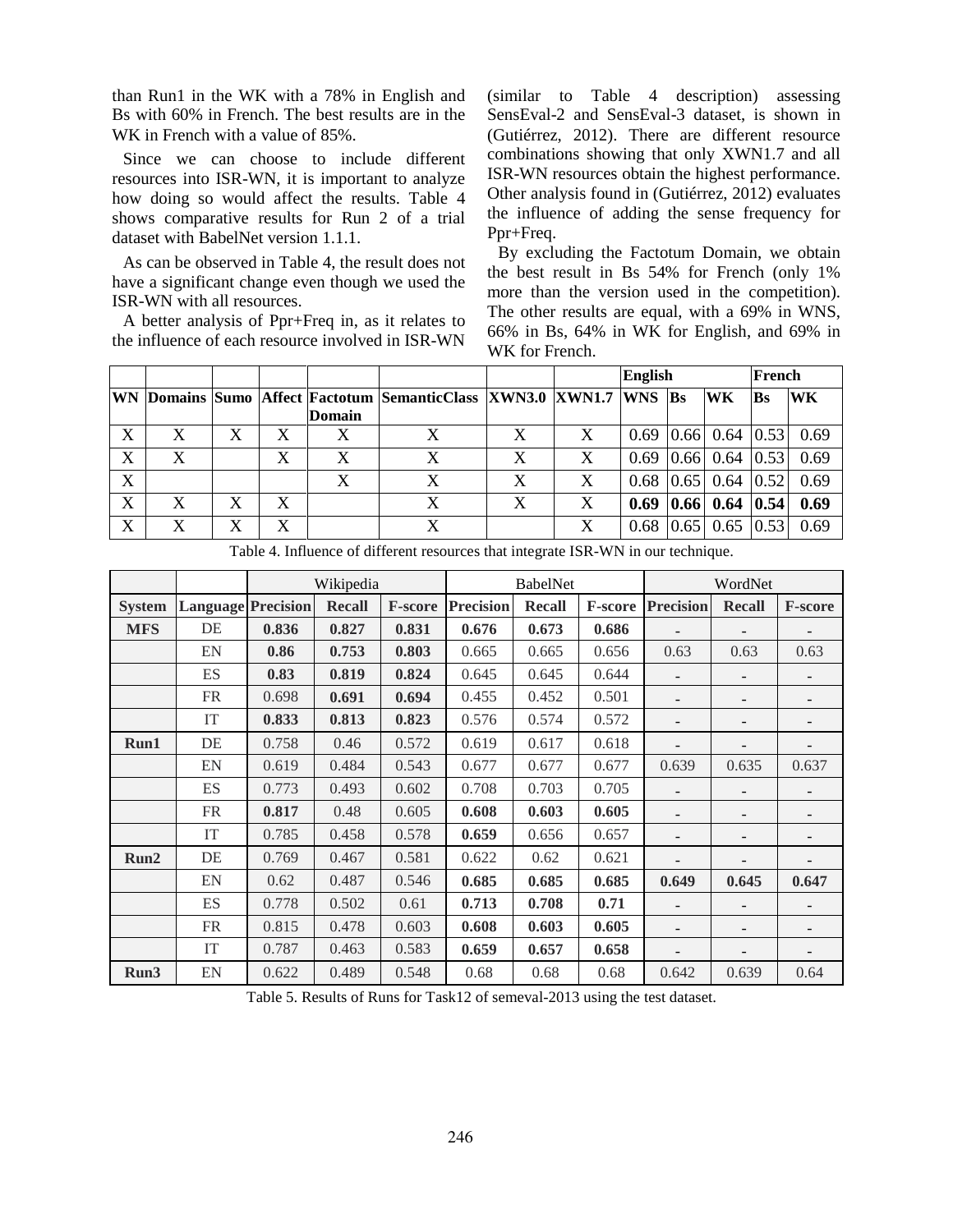# **3.1 Run1**

In this Run, WNSLs consist of all the target words involved in each sentence. This run is applied at the sentence level. The results for the competition are shown in Table 5. For this Run, the best result was obtained for Spanish with a 70.3% in Bs and 49.3% in WK of Recall. As we can see, for Run1 the precision is high for Wikipedia disambiguation, obtaining for French the best result of the ranking. The low Recall in Wikipedia is due to the exact mismatching of labels between our system output and the gold standard. This fact, affects the rest of our runs.

#### **3.2 Run2**

In this Run, WNSLs consist of all the target words involved in each domain. We can obtain the target words because the training and test dataset contain the sentences grouped by topics. For instance, for English, 13 WNSLs are established. This Run is applied at the corpora level. The results for the competition are shown in Table 5. It is important to emphasize that our best results ranked our algorithm as first place among all proposed approaches for the MWSD task.

For this run, the best Recall was obtained for Spanish with a 70.8% in Bs and 50.2% in WK. This Run also has the best result of the three runs. For the English competition, it ended up with a 64.5% in WNS, 68.5% in Bs, and 48.7% in WK.

This Run obtained promising results, which took first place in the competition. It also had better results than that of the First Sense (Most Frequent Sense) baseline in Bs results for all languages, except for German. In Bs, it only obtained lower results in German with a 62% of Recall for our system and 67.3% for the First Sense baseline.

# **3.3 Run3**

In this run, WNSLs consist of all the words included in each sentence. This run uses target words and non-target words of each sentence, as they are applied to the sentence level. The results for the competition are shown in Table 5.

As we can see, the behavior of this run is similar to the previous runs.

# **4 Conclusions and Future work**

The above results suggest that our proposal is a promising approach. It is also important to notice that a richer knowledgebase can be built by combining different resources such as BabelNet and ISR-WN, which can lead to an improvement of the results. Notwithstanding, our system has been recognized as the best in the competition, obtaining results around 70% of Recall.

According to the Task12 results<sup>4</sup>, only the baseline Most Frequent Sense (MFS) could improve our scores in order to achieve better WK and German (DE) disambiguation. Therefore, we plan to review this point to figure out why we obtained better results in other categories, but not for this one. At the same time, further work will use the internal Babel network to run the Ppr+Freq method in an attempt to find a way to enrich the semantic network obtained for each target sentence to disambiguate. On top of that, we plan to compare Ppr (Agirre and Soroa, 2009) with Ppr+Freq using the Task12 dataset.

#### **Availability of our Resource**

In case researchers would like to use our resource, it is available at the  $\text{GPLSI}^5$  home page or by contacting us via email.

#### **Acknowledgments**

This research work has been partially funded by the Spanish Government through the project TEXT-MESS 2.0 (TIN2009-13391-C04), "Análisis de Tendencias Mediante Técnicas de Opinión Semántica" (TIN2012-38536-C03-03) and "Técnicas de Deconstrucción en la Tecnologías del Lenguaje Humano" (TIN2012-31224); and by the Valencian Government through the project PROMETEO (PROMETEO/2009/199).

# **References**

Agirre, E. and A. Soroa. Personalizing PageRank for Word Sense Disambiguation. Proceedings of the 12th conference of the European chapter of the Association for Computational Linguistics (EACL-2009), Athens, Greece, 2009.

2013/task12/index.php?id=results

<sup>4</sup> http://www.cs.york.ac.uk/semeval-

<sup>5</sup> http://gplsi.dlsi.ua.es/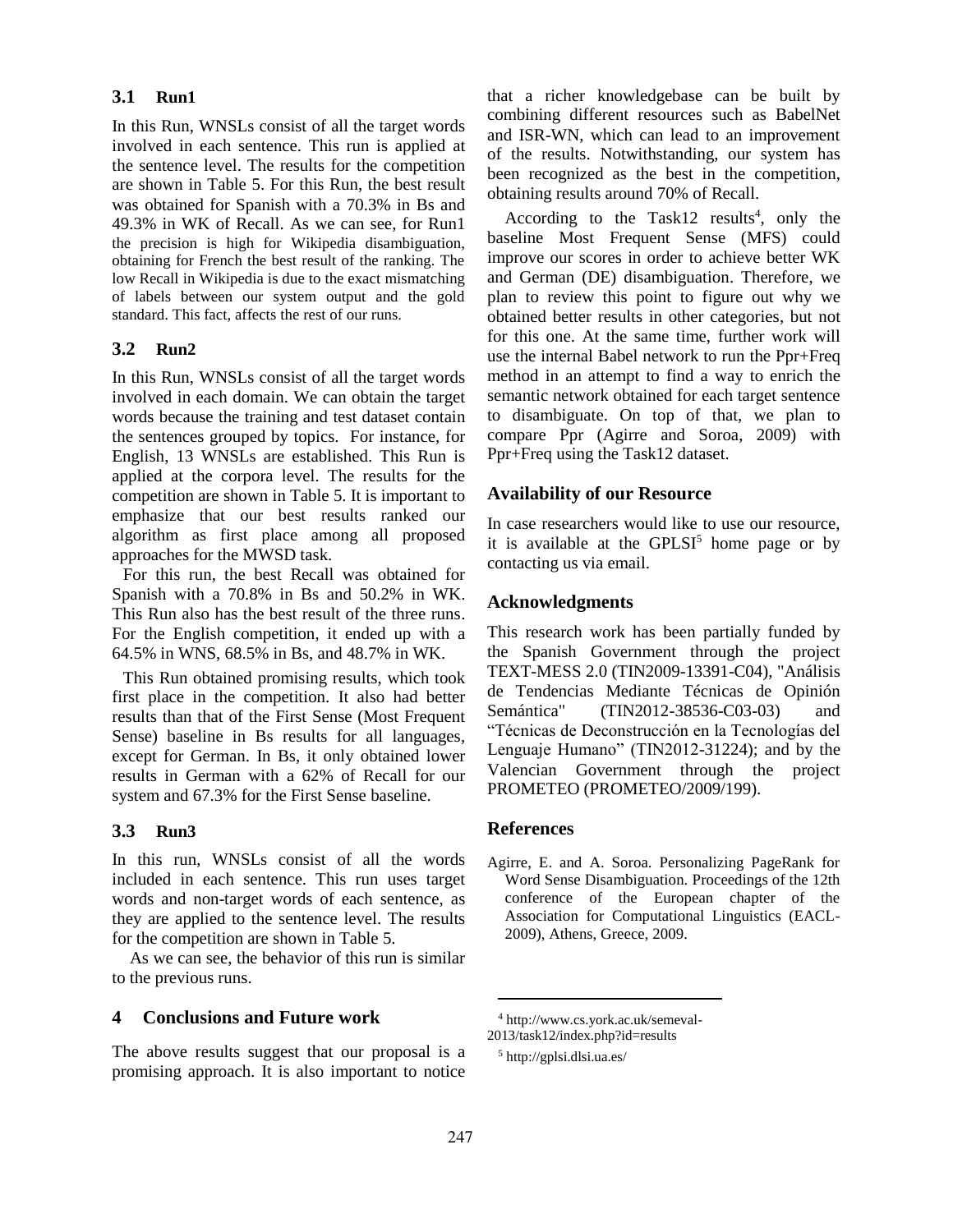- Fernández, A.; Y. Gutiérrez; H. Dávila; A. Chávez; A. González; R. Estrada; Y. Castañeda; S. Vázquez; A. Montoyo and R. Muñoz. UMCC\_DLSI: Multidimensional Lexical-Semantic Textual Similarity. {\*SEM 2012}: The First Joint Conference on Lexical and Computational Semantics -- Volume 1: Proceedings of the main conference and the shared task, and Volume 2: Proceedings of the Sixth International Workshop on Semantic Evaluation {(SemEval 2012)}, Montreal, Canada, Association for Computational Linguistics, 2012. 608--616 p.
- Gutiérrez, Y. Análisis Semántico Multidimensional aplicado a la Desambiguación del Lenguaje Natural. Departamento de Lenguajes y Sistemas Informáticos. Alicante, Alicante, 2012. 189. p.
- Gutiérrez, Y.; A. Fernández; A. Montoyo and S. Vázquez. Integration of semantic resources based on WordNet. XXVI Congreso de la Sociedad Española para el Procesamiento del Lenguaje Natural, Universidad Politécnica de Valencia, Valencia, SEPLN 2010, 2010a. 161-168 p. 1135-5948.
- Gutiérrez, Y.; A. Fernández; A. Montoyo and S. Vázquez. UMCC-DLSI: Integrative resource for disambiguation task. Proceedings of the 5th International Workshop on Semantic Evaluation, Uppsala, Sweden, Association for Computational Linguistics, 2010b. 427-432 p.
- Gutiérrez, Y.; A. Fernández; A. Montoyo and S. Vázquez Enriching the Integration of Semantic Resources based on WordNet Procesamiento del Lenguaje Natural, 2011a, 47: 249-257.
- Gutiérrez, Y.; S. Vázquez and A. Montoyo. Improving WSD using ISR-WN with Relevant Semantic Trees and SemCor Senses Frequency. Proceedings of the International Conference Recent Advances in Natural Language Processing 2011, Hissar, Bulgaria, RANLP 2011 Organising Committee, 2011b. 233--239 p.
- Gutiérrez, Y.; S. Vázquez and A. Montoyo. Sentiment Classification Using Semantic Features Extracted from WordNet-based Resources. Proceedings of the 2nd Workshop on Computational Approaches to Subjectivity and Sentiment Analysis (WASSA 2.011), Portland, Oregon., Association for Computational Linguistics, 2011c. 139--145 p.
- Gutiérrez, Y.; S. Vázquez and A. Montoyo. Word Sense Disambiguation: A Graph-Based Approach Using N-Cliques Partitioning Technique. en: Natural Language Processing and Information Systems. MUÑOZ, R.;MONTOYO, A.et al, Springer Berlin / Heidelberg, 2011d. 6716: 112-124.p.
- Gutiérrez, Y.; S. Vázquez and A. Montoyo. A graph-Based Approach to WSD Using Relevant Semantic

Trees and N-Cliques Model. CICLing 2012, New Delhi, India, 2012. 225-237 p.

- Izquierdo, R.; A. Suárez and G. Rigau A Proposal of Automatic Selection of Coarse-grained Semantic Classes for WSD Procesamiento del Lenguaje Natural, 2007, 39: 189-196.
- Laparra, E.; G. Rigau and M. Cuadros. Exploring the integration of WordNet and FrameNet. Proceedings of the 5th Global WordNet Conference (GWC'10), Mumbai, India, 2010.
- Magnini, B. and G. Cavaglia. Integrating Subject Field Codes into WordNet. Proceedings of Third International Conference on Language Resources and Evaluation (LREC-2000), 2000. 1413--1418 p.
- Mihalcea, R. Unsupervised large-vocabulary word sense disambiguation with graph-based algorithms for sequence data labeling. Proceedings of HLT05, Morristown, NJ, USA., 2005.
- Miller, G. A.; R. Beckwith; C. Fellbaum; D. Gross and K. Miller. Five papers on WordNet. Princenton University, Cognositive Science Laboratory, 1990.
- Moldovan, D. I. and V. Rus Explaining Answers with Extended WordNet ACL, 2001.
- Navigli, R.; D. Jurgens and D. Vannella. SemEval-2013 Task 12: Multilingual Word Sense Disambiguation. . Proceedings of the 7th International Workshop on Semantic Evaluation (SemEval 2013), in conjunction with the Second Joint Conference on Lexical and Computational Semantics (\*SEM 2013), Atlanta, Georgia, 2013.
- Navigli, R. and S. P. Ponzetto. BabelNet: Building a Very Large Multilingual Semantic Network. Proceedings of the 48th Annual Meeting of the Association for Computational Linguistics, Uppsala, Sweden, Association for Computational Linguistics, 2010. 216--225 p.
- Navigli, R. and S. P. Ponzetto BabelNet: The automatic construction, evaluation and application of a widecoverage multilingual semantic network Artif. Intell., 2012, 193: 217-250.
- Navigli, R. and P. Velardi Structural Semantic Interconnections: A Knowledge-Based Approach to Word Sense Disambiguation IEEE Transactions on Pattern Analysis and Machine Intelligence, 2005, 27(7): 1075-1086.
- Sinha, R. and R. Mihalcea. Unsupervised Graph-based Word Sense Disambiguation Using Measures of Word Semantic Similarity. Proceedings of the IEEE International Conference on Semantic Computing (ICSC 2007), Irvine, CA, 2007.